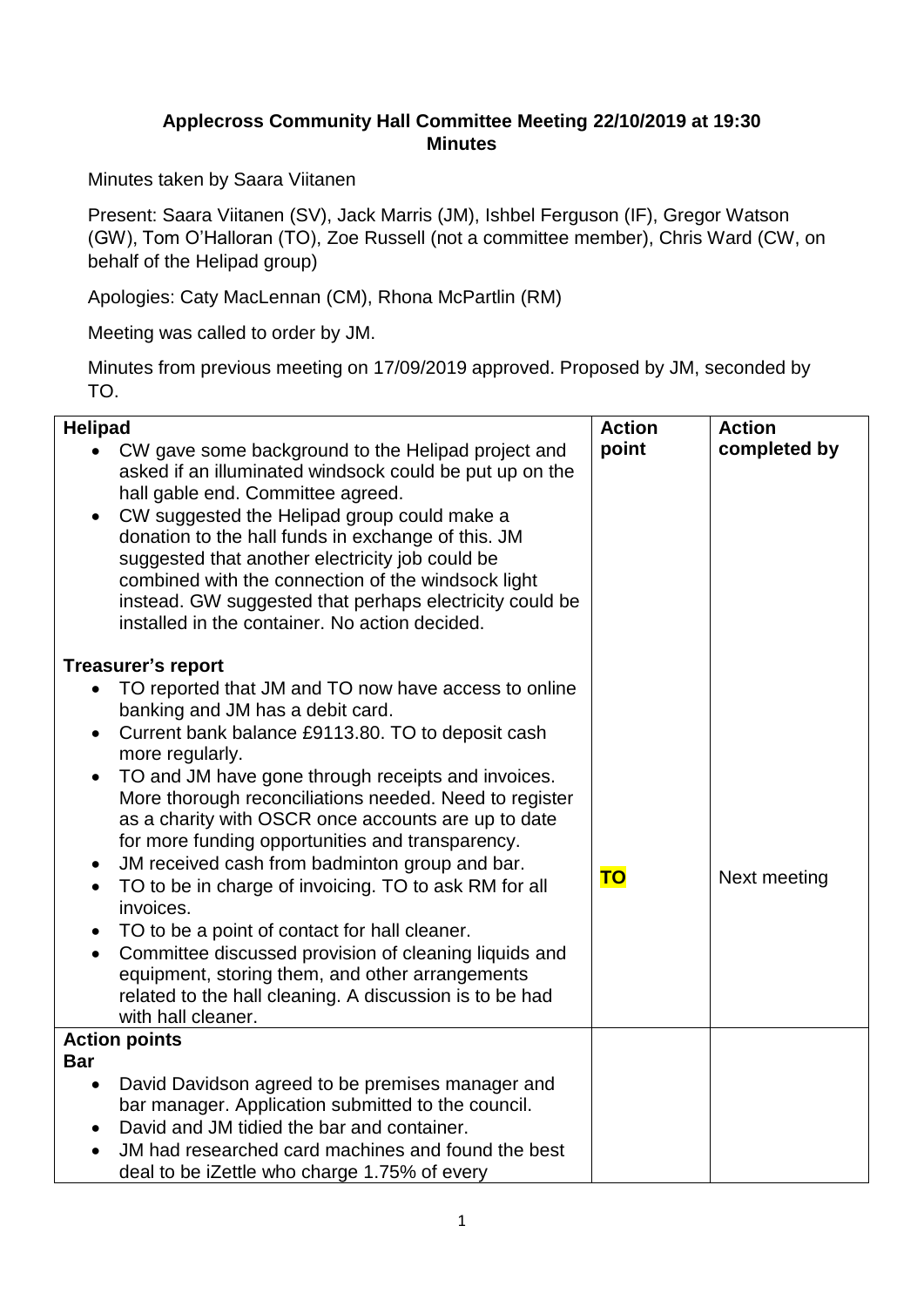| transaction. iPad (around £250) and card reader (£20)<br>need to be purchased. iZettle application on iPad acts<br>as a till system and can track stock. Wifi signal strong<br>enough in the bar. David to set this up. Committee<br>agreed purchases.<br>Bar stock selection to be reduced, but some selected<br>additions to be made for locals. David to organise.                                                                                                                                                                                                                                                                                                                                                                                                                                                                                                                                                                                                                                                                                                                                                                                                                                                                                                                                            | $J$ M                           |                                              |
|------------------------------------------------------------------------------------------------------------------------------------------------------------------------------------------------------------------------------------------------------------------------------------------------------------------------------------------------------------------------------------------------------------------------------------------------------------------------------------------------------------------------------------------------------------------------------------------------------------------------------------------------------------------------------------------------------------------------------------------------------------------------------------------------------------------------------------------------------------------------------------------------------------------------------------------------------------------------------------------------------------------------------------------------------------------------------------------------------------------------------------------------------------------------------------------------------------------------------------------------------------------------------------------------------------------|---------------------------------|----------------------------------------------|
| <b>Volunteers</b><br>SV and JM advertised on Facebook page and contacted<br>$\bullet$<br>those interested.                                                                                                                                                                                                                                                                                                                                                                                                                                                                                                                                                                                                                                                                                                                                                                                                                                                                                                                                                                                                                                                                                                                                                                                                       |                                 |                                              |
| <b>Invoice</b><br>SV received invoice from Inn for some drinks purchased<br>$\bullet$<br>for the bar.                                                                                                                                                                                                                                                                                                                                                                                                                                                                                                                                                                                                                                                                                                                                                                                                                                                                                                                                                                                                                                                                                                                                                                                                            | <b>TO</b> to pay                | Next meeting                                 |
| <b>Christmas dinner</b><br>About 10-12 volunteers needed for setting up and<br>$\bullet$<br>serving food. TO and JM to discuss event with CM. SV<br>to advertise on Facebook page and email CM.                                                                                                                                                                                                                                                                                                                                                                                                                                                                                                                                                                                                                                                                                                                                                                                                                                                                                                                                                                                                                                                                                                                  | <b>TO, JM, SV</b>               | 13 <sup>th</sup> Dec                         |
| <b>General maintenance</b><br>Plans to get flycatcher and outdoor sensor lights fixed in<br>٠<br>the next week.<br>Gas cooker – various workmen to fix. Timetable to be<br>$\bullet$<br>established in the next week.<br>Robert Macrae to look at kitchen equipment and give<br>$\bullet$<br>suggestions.<br>Fire alarm – quoted around £1,500 to fix. Logic coming<br>$\bullet$<br>in on 30 <sup>th</sup> Oct to do this.<br>Damp patch - various people have had a look. It has<br>not become worse and may be due to storms.<br>Committee will look again in future.<br>New sign $-$ to be put up in the next week.<br>Concertina door - attempt to fix in the next week,<br>$\bullet$<br>quoted around £500 to fit a new door. Other possible<br>options suggested: a piece of plywood or a slide door.<br>Drainage – will be looked at again in the next week.<br>$\bullet$<br>Possibility to cut a new channel under the gravel on the<br>car park. JM to also get a quote for fixing potholes on<br>car park.<br>PAT testing – GW to get a quote. Possibility of<br>$\bullet$<br>committee members to get training for this and<br>purchasing a testing machine in the future.<br>Games water container – needs taken indoors/covered<br>to avoid damage from sunlight. GW to contact Games<br>committee. | $J$ M<br><b>GW</b><br><b>GW</b> | Next meeting<br>Next meeting<br>Next meeting |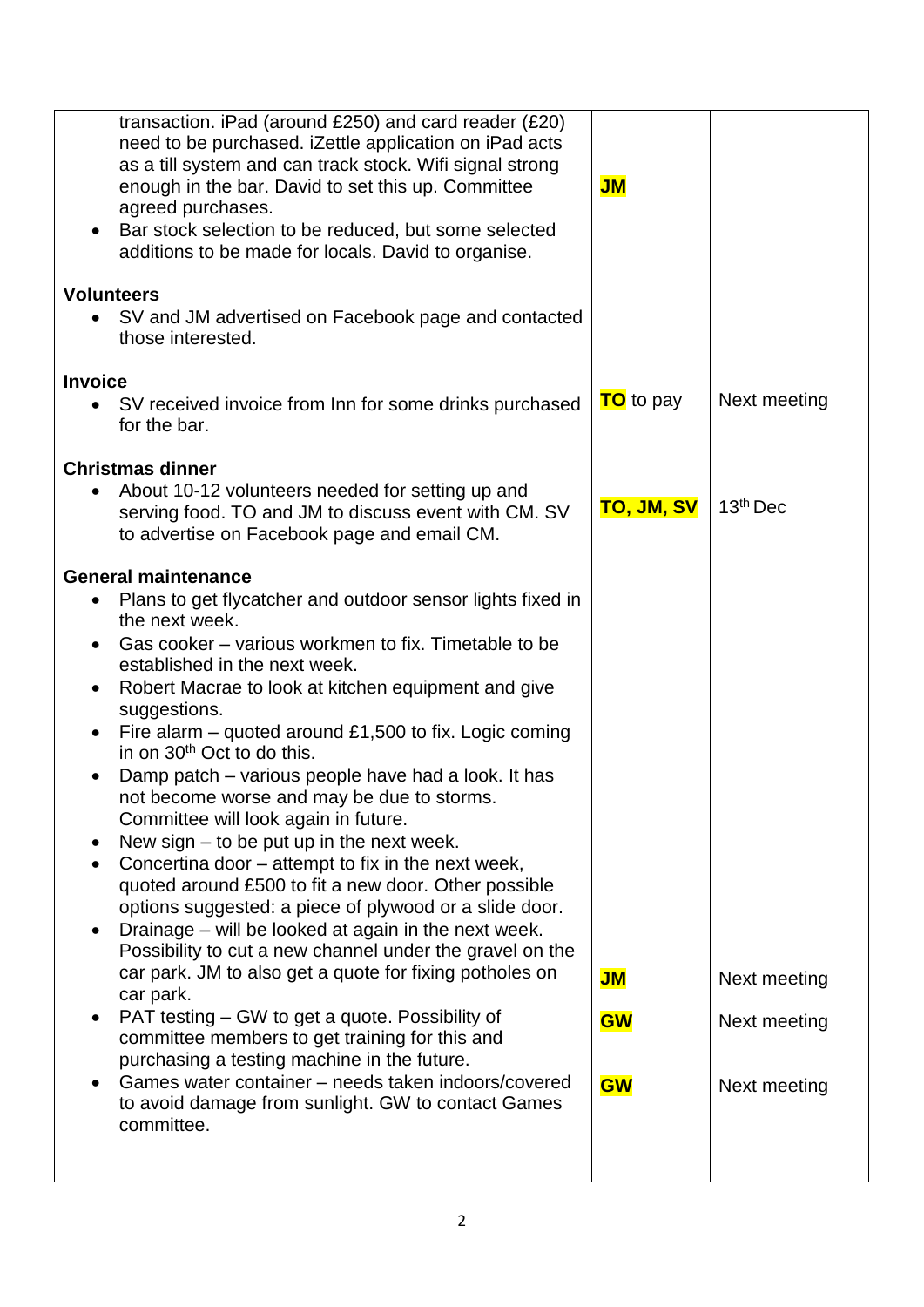| Container – has Games chairs in. GW to investigate if<br>$\bullet$<br>they could be put up in the loft. IF suggested purchasing<br>another container.                                                                                                                                                                                                                                                                                                                                                                                                                | <b>GW</b>        |                                  |
|----------------------------------------------------------------------------------------------------------------------------------------------------------------------------------------------------------------------------------------------------------------------------------------------------------------------------------------------------------------------------------------------------------------------------------------------------------------------------------------------------------------------------------------------------------------------|------------------|----------------------------------|
| <b>New noticeboard</b><br>After discussion on different options, committee will<br>investigate the option of purchasing a magnetic board to<br>be put up on the existing poles.                                                                                                                                                                                                                                                                                                                                                                                      | <b>SV/JM/GW</b>  | Next meeting                     |
| <b>Commercial bins and locks</b><br>Committee agreed on ordering a commercial recycling<br>bin with a lock and keeping general waste bin as is for<br>now.                                                                                                                                                                                                                                                                                                                                                                                                           | <b>GW</b>        | Next meeting                     |
| <b>Bookings</b><br>Online calendar up to date.<br>2 <sup>nd</sup> Nov - Halloween party. TO to organise something<br>$\bullet$<br>with the schoolchildren, SV to look into decorations and<br>beverages.<br>$25th$ Oct - Ceilidh                                                                                                                                                                                                                                                                                                                                     | ΤO<br><b>SV</b>  | $2nd$ Nov<br>2 <sup>nd</sup> Nov |
| <b>Rental rules and prices</b><br>TO did some research on other halls and their practices.<br>$\bullet$<br>Agreed a deposit of £100 for bigger events (eg.<br>weddings).<br>Rules to include capacity, extra charges if heating is left<br>$\bullet$<br>on unnecessarily, and the liability of the hall users.<br>TO to write terms and conditions for hall users.<br>$\bullet$                                                                                                                                                                                      | <b>TO</b>        | Next meeting                     |
| <b>Sound and stage improvements</b><br>Committee agreed to paint the stage walls, ceiling and<br>$\bullet$<br>floor matte black and turning stage curtains around to<br>make performances and lights look better as per<br>suggestions from a professional. SV, JM and TO to<br>paint.<br>Committee agreed to purchase bass traps (around<br>$\bullet$<br>£400) for better acoustics on stage as per suggestions<br>from Derek MacLennan. It was decided not to put<br>insulation under the stage to better acoustics at this<br>point due to possible big expenses. | SV, JM, TO<br>JM |                                  |
| <b>AOCB</b><br>Committee approved of the use of the hall by fire crew<br>$\bullet$<br>in the case their station becomes unavailable as<br>requested by Scottish Fire & Rescue Service.<br>Applecross Community Company community E-bikes<br>$\bullet$<br>now stored at hall. Possibility of setting up a hydro<br>sourced E-bike charger was briefly discussed. No action<br>decided.                                                                                                                                                                                |                  |                                  |